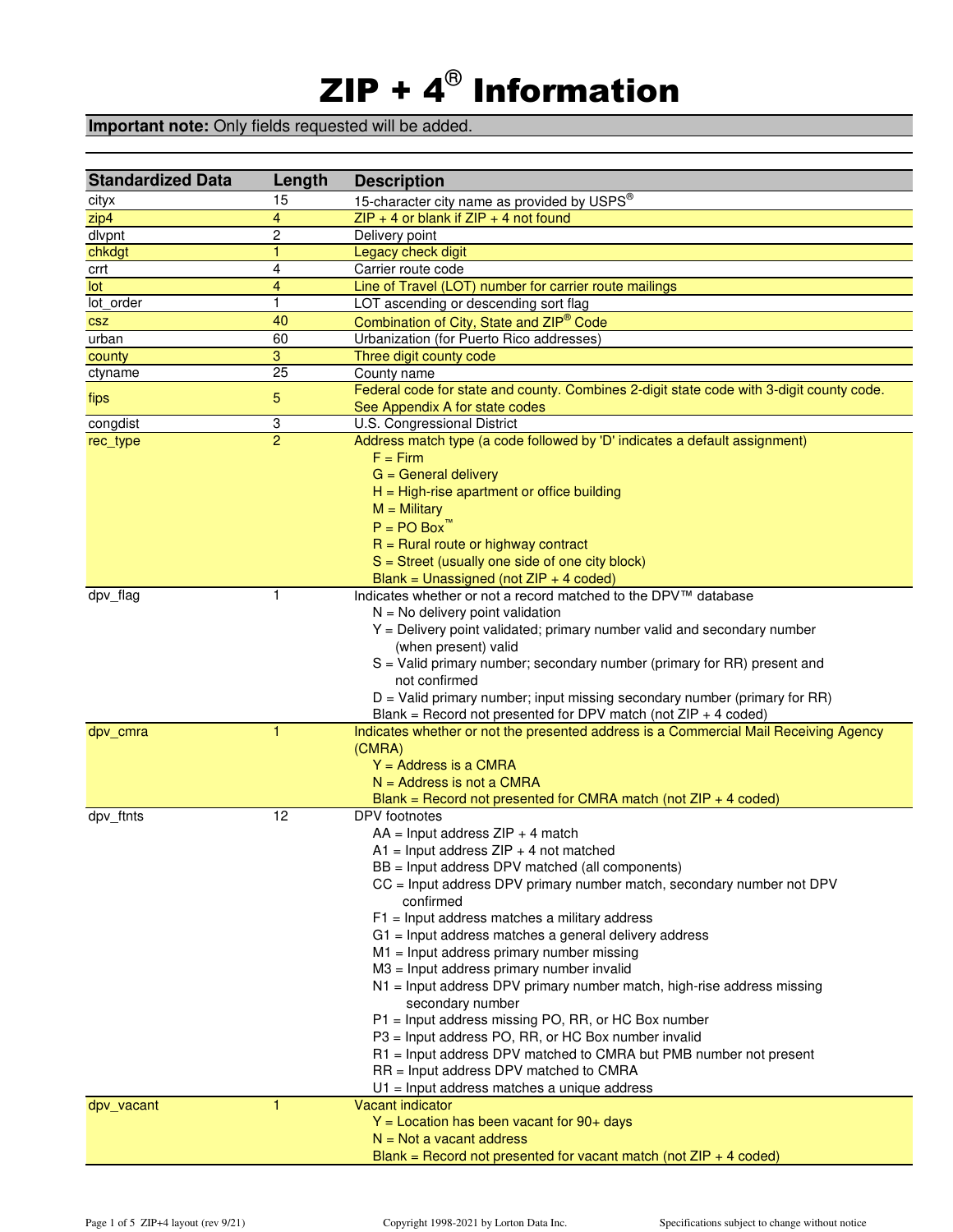| ews        |   | EWS consists of records containing partial address information limited to the street name,<br>pre- and post-directionals and a ZIP Code. For an address record to be EWS eligible, it<br>must be an address not present on the most recent monthly production $ZIP + 4$ File.                                                                                                                                                                                                                                                                     |
|------------|---|---------------------------------------------------------------------------------------------------------------------------------------------------------------------------------------------------------------------------------------------------------------------------------------------------------------------------------------------------------------------------------------------------------------------------------------------------------------------------------------------------------------------------------------------------|
|            |   | EWS flag<br>$Y =$ Matched to EWS file<br>$N = Not$ an EWS match                                                                                                                                                                                                                                                                                                                                                                                                                                                                                   |
| status     | 6 | Status/error codes (See Appendix B for status codes and Appendix C for error codes)                                                                                                                                                                                                                                                                                                                                                                                                                                                               |
| lac rtncod | 2 | Post Office LACS <sup>Link®</sup> return codes<br>$A = LACS^{Link}$ record match<br>$00 =$ No match, and no converted address<br>$09 = LACS^{Link}$ matched an input address to an old address, which is a<br>'high-rise default' address, no new address is provided<br>$14$ = Found LACS <sup>Link</sup> record, but could not convert the data to a deliverable address<br>$92$ = LACS <sup>Link</sup> record matched after dropping the secondary number from<br>input address<br>Blank = Record not presented for LACS <sup>Link</sup> match |
| ste rtncod | 2 | Post Office SuiteLink return codes<br>$A =$ Suite <sup>Link</sup> record match, suite information is added to the address<br>$00$ = No match, and no suite information added<br>Blank = Record not presented for SuiteLink match                                                                                                                                                                                                                                                                                                                  |



 *Arden Hills MN 55112-3715 Phone 651-203-8290 www.lortondata.com support@lortondata.com*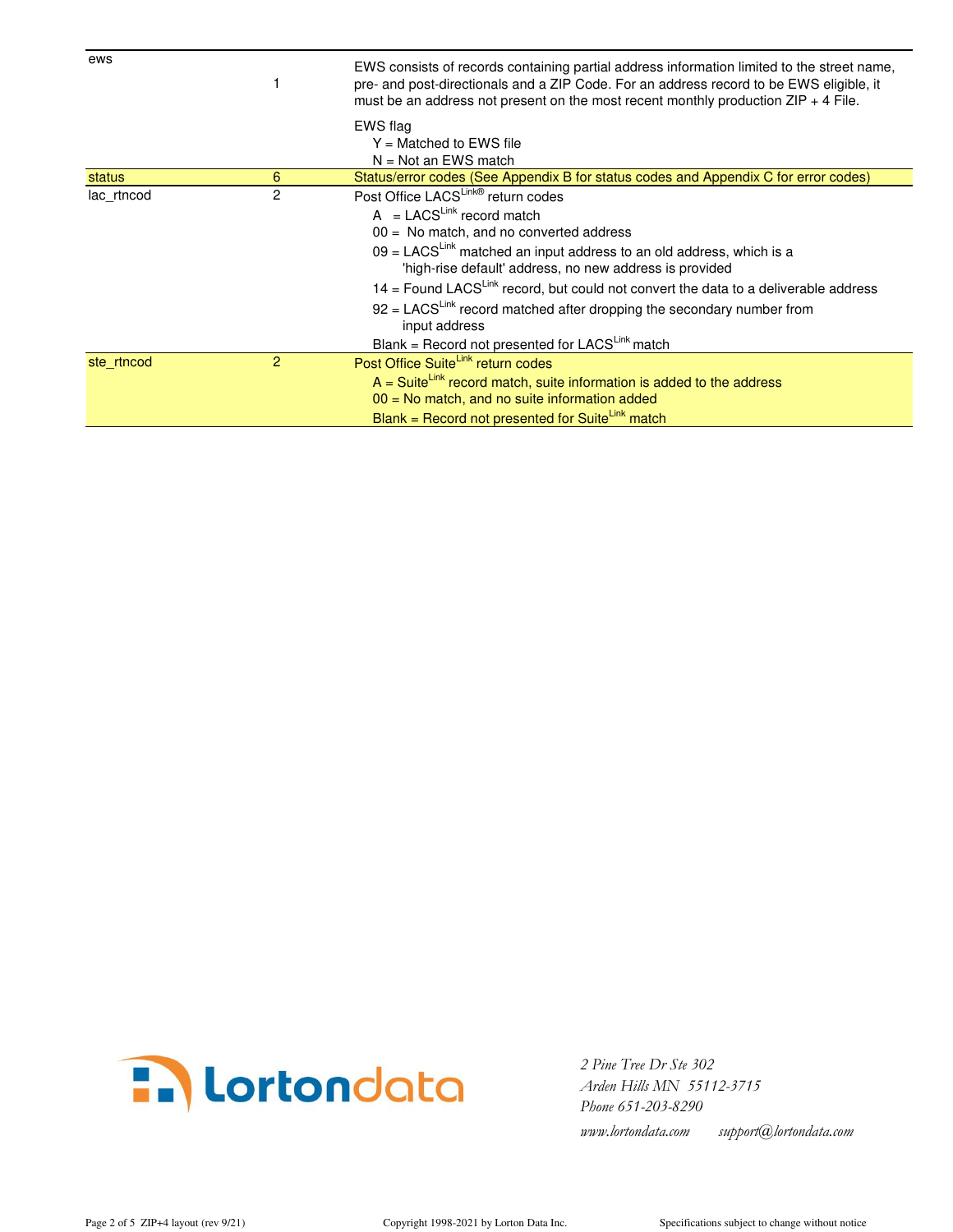## Appendix A: State FIPS Codes

| Code | <b>State</b>          |
|------|-----------------------|
| 01   | Alabama               |
| 02   | Alaska                |
| 04   | Arizona               |
| 05   | <b>Arkansas</b>       |
| 06   | California            |
| 08   | Colorado              |
| 09   | Connecticut           |
| 10   | <b>Delaware</b>       |
| 11   | District of Columbia  |
| 12   | Florida               |
| 13   | Georgia               |
| 15   | <b>Hawaii</b>         |
| 16   | Idaho                 |
| 17   | <b>Illinois</b>       |
| 18   | Indiana               |
| 19   | lowa                  |
| 20   | Kansas                |
| 21   | Kentucky              |
| 22   | Louisiana             |
| 23   | <b>Maine</b>          |
| 24   | Maryland              |
| 25   | <b>Massachusetts</b>  |
| 26   | Michigan              |
| 27   | Minnesota             |
| 28   | Mississippi           |
| 29   | <b>Missouri</b>       |
| 30   | Montana               |
| 31   | Nebraska              |
| 32   | Nevada                |
| 33   | <b>New Hampshire</b>  |
| 34   | New Jersey            |
| 35   | <b>New Mexico</b>     |
| 36   | New York              |
| 37   | <b>North Carolina</b> |
| 38   | North Dakota          |
| 39   | Ohio                  |
| 40   | Oklahoma              |
| 41   | Oregon                |
| 42   | Pennsylvania          |
| 44   | <b>Rhode Island</b>   |
| 45   | South Carolina        |
| 46   | <b>South Dakota</b>   |
| 47   | Tennessee             |
| 48   | <b>Texas</b>          |
| 49   | Utah                  |
| 50   | Vermont               |
| 51   | Virginia              |
| 53   | Washington            |
| 54   | West Virginia         |
| 55   | <b>Wisconsin</b>      |
| 56   | Wyoming               |
| 72   | <b>Puerto Rico</b>    |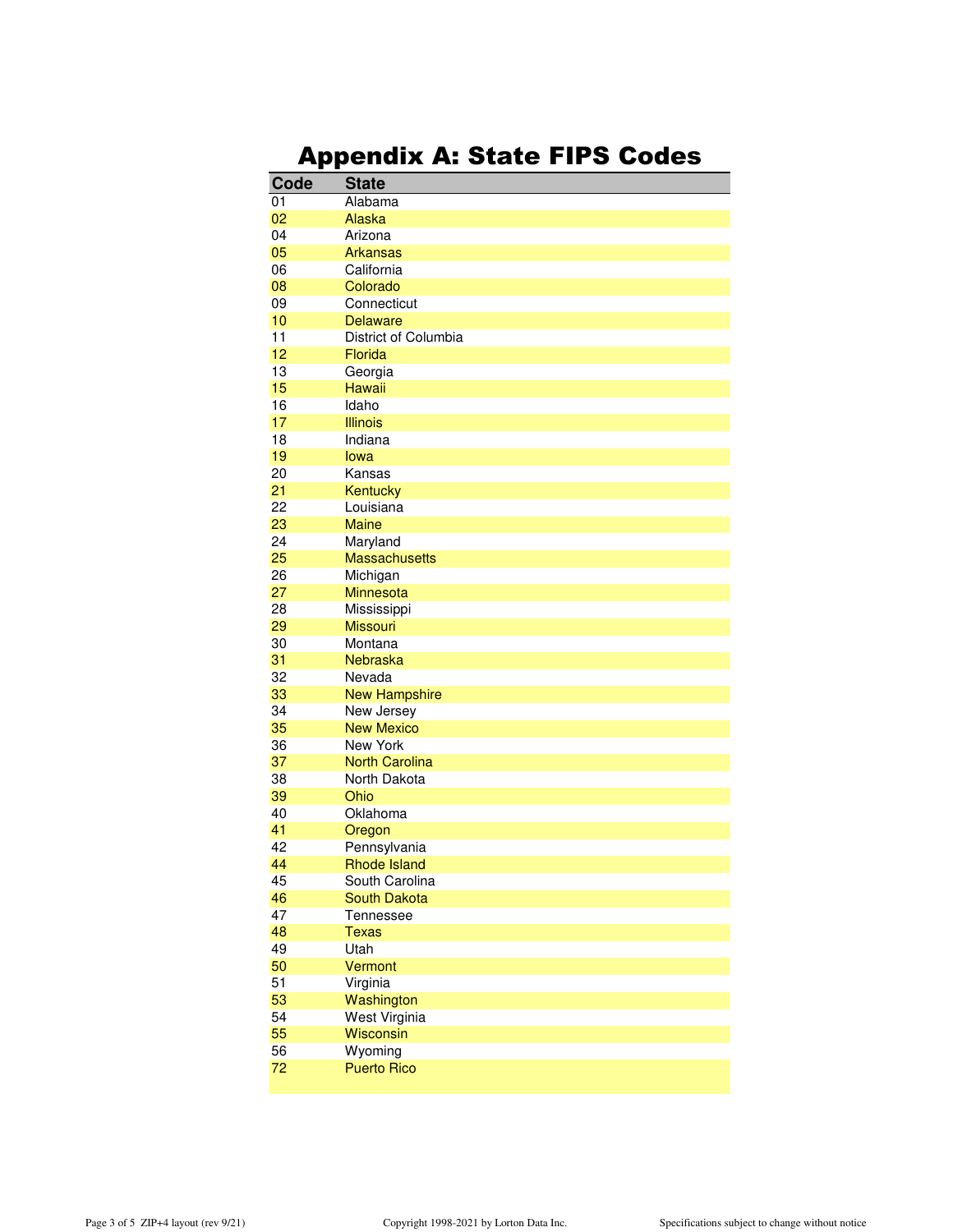### Appendix B

**Status Codes**

A status code tells you how an address was corrected or standardized. The code contains six characters, and each character tells you something about how the record was changed.

|                                           | Value What Changed                                                                                              |
|-------------------------------------------|-----------------------------------------------------------------------------------------------------------------|
|                                           | <b>1st Character</b>                                                                                            |
| S                                         | Nothing was truncated                                                                                           |
| $\overline{A}$                            | The address line was truncated to fit in your field                                                             |
| $\overline{B}$                            | The address line and city name were truncated to fit in your fields                                             |
| $\overline{C}$                            | The city name was truncated to fit in your field                                                                |
|                                           | 2nd Character                                                                                                   |
| $\mathbf 0$                               | No significant change to the city, state, $ZIP^{TM}$ , or $ZIP + 4$                                             |
| $\overline{1}$                            | <b>ZIP</b>                                                                                                      |
| $\overline{2}$                            | City                                                                                                            |
| $\overline{3}$                            | <b>City and ZIP</b>                                                                                             |
|                                           | <b>State</b>                                                                                                    |
| $\frac{4}{5}$                             | <b>State and ZIP</b>                                                                                            |
| $\overline{7}$                            | City and state<br>City, state, and ZIP                                                                          |
| $\overline{8}$                            | $ZIP + 4$                                                                                                       |
| 9                                         | $ZIP$ and $ZIP + 4$                                                                                             |
| $\frac{A}{B}$                             | City and $ZIP + 4$                                                                                              |
|                                           | City, ZIP, and ZIP $+4$                                                                                         |
| $\overline{c}$                            | State and $ZIP + 4$                                                                                             |
| D                                         | State, ZIP, and ZIP $+4$                                                                                        |
| $\overline{E}$<br>F                       | City, state, and $ZIP + 4$<br>City, state, ZIP and ZIP $+4$                                                     |
|                                           | 3rd Character                                                                                                   |
|                                           |                                                                                                                 |
| 0<br>$\overline{1}$                       | No significant change to the predirectional, primary (street) name, postdirectional, or suffix<br><b>Suffix</b> |
|                                           | Predirectional                                                                                                  |
| $\frac{2}{3}$ $\frac{4}{5}$ $\frac{5}{6}$ | <b>Predirectional and suffix</b>                                                                                |
|                                           | Postdirectional                                                                                                 |
|                                           | Suffix and postdirectional                                                                                      |
|                                           | Predirectional and postdirectional                                                                              |
| $\overline{7}$                            | Predirectional, suffix, and postdirectional                                                                     |
| $\overline{8}$                            | Primary name                                                                                                    |
| $\overline{9}$                            | Primary name and suffix                                                                                         |
| $\frac{\overline{A}}{B}$                  | Predirectional and primary name<br>Predirectional, primary name, and suffix                                     |
|                                           | Primary name and postdirectional                                                                                |
| D                                         | Primary name, suffix, and postdirectional                                                                       |
| $\overline{E}$                            | Predirectional, primary name, and postdirectional                                                               |
| F                                         | Predirectional, primary name, postdirectional, and suffix                                                       |
|                                           | 4th Character                                                                                                   |
| 0                                         | No change in county, carrier route, DP2 and/or DPC, or unit designator                                          |
| $\overline{1}$                            | Unit designator                                                                                                 |
| $\overline{\mathbf{c}}$                   | DP2 and/or DPC                                                                                                  |
| 3                                         | DP2 and/or DPC and unit designator                                                                              |
| 4<br>5                                    | Carrier route                                                                                                   |
| $\overline{6}$                            | Carrier route and unit designator<br>Carrier route, and DP2, and/or DPC                                         |
| $\overline{7}$                            | Carrier route, and DP2 and/or DPC, and unit designator                                                          |
| $\overline{8}$                            | County number                                                                                                   |
| 9                                         | County number and unit designator                                                                               |
| A                                         | County number, and DP2, and/or DPC                                                                              |
| $\overline{B}$                            | County number, DP2 and/or DPC, and unit designator                                                              |
| $\overline{c}$                            | County number and carrier route                                                                                 |
| $\overline{D}$                            | County number, carrier route, and unit designator                                                               |
| $\frac{E}{F}$                             | County number, carrier route, and DP2, and/or DPC                                                               |
|                                           | County number, carrier route, and DP2 and/or DPC, and unit designator<br><b>5th Character</b>                   |
|                                           | No change to the LOT (line of travel), LOT Order (line of travel order), or Urb (Urbanization code)             |
| 0<br>$\mathbf{1}$                         | <b>LOT</b>                                                                                                      |
| $\overline{c}$                            | LOT Order                                                                                                       |
| $\overline{3}$                            | <b>LOT and LOT Order</b>                                                                                        |
| $\overline{\mathbf{4}}$                   | Urb                                                                                                             |
| 5                                         | <b>Urb and LOT</b>                                                                                              |
| $\,6$                                     | Urb and LOT Order                                                                                               |
| $\overline{7}$                            | Urb, LOT, and LOT Order                                                                                         |
|                                           | <b>6th Character</b>                                                                                            |
| n/a                                       | This character is reserved for future expansion of the status code. It will always be zero.                     |